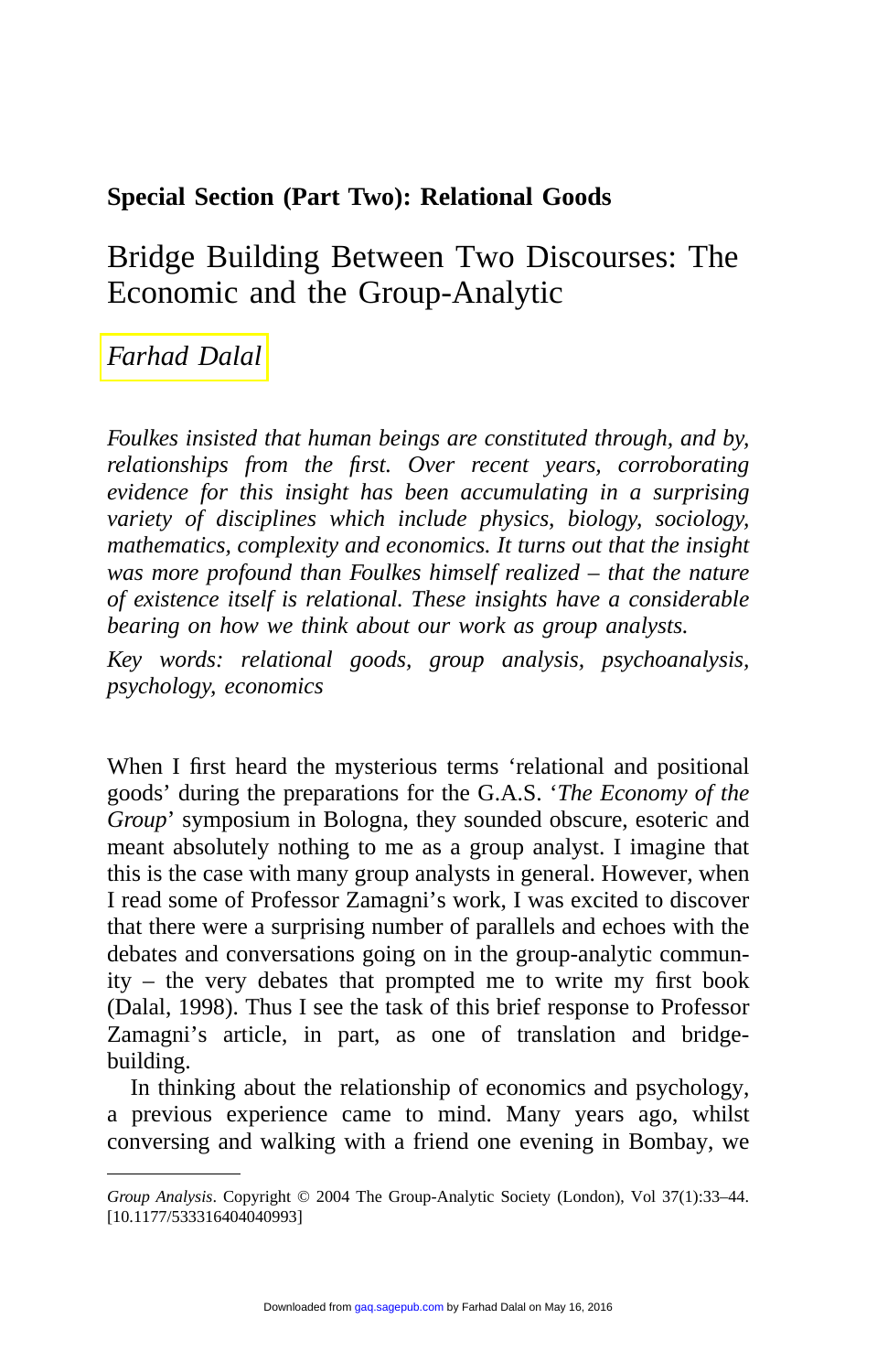stopped to eat some street food, *bhel puri*, from a vendor who had a small stall at the side of the road. I recall that I really enjoyed it and even now can almost feel the satisfied hum of spices on my palate. So pleasantly fed was I, that I complimented the man and gave a little more money than the actual cost of the snack. The man thanked me fulsomely and offered us a small quantity of rice puffs to counter the hot zinging spices on our palates. I was touched by this gesture, thanked the man, and he wished us a pleasant evening. As we walked away, I remarked on the vendor's graciousness and generosity.

But then my friend was a little dismissive of the whole experience: 'What is there to be touched about? You gave him some extra money, and he gave you some extra food. So you have both come out equal. There is nothing to be grateful about. It's only business.' For my friend it had been a potentially straightforward interaction, spoilt somewhat by my insistence in making unnecessary conversation with the lower classes. 'The man is only doing his job – what's the big deal?' I can see now, having read and heard Zamagni, that my friend is a utilitarian, in that his concern is limited to the exchanges between goods and money. But in focusing exclusively on the monetary value of the food, he is missing out on a lot of things. Meanwhile, I took away not only the satisfaction of a full stomach, but also good feelings. I presume that the vendor too might well have been left with pleasant affects. Thus when I say I really enjoyed 'it', the 'it' that I enjoyed consisted of much more than the exchange of the actual things (food and money); there was also the ambience, the flickering light from the kerosene lamp, the incense being burnt to keep away flies and mosquitoes, the attitude of the vendor, the conversation, to say nothing of the spontaneous exchange of gifts that took place.

These good feelings can be called 'relational goods' i.e. the relationship itself constitutes a commodity – a commodity that had no prior existence, but which was created by the interaction. In contrast, we can see that my friend was much more concerned with the utility values of the exchange, more concerned about being ripped off, and with maintaining his 'positional goods' vis- $\hat{a}$ –vis his class *position* in relation to that of the vendor. I would now say that my trivial conversation with the vendor ruffled my friend as it was experienced by him as an attack on his positional goods – i.e. that the exchange of friendly words were in some way diluting the status differentials between us and the vendor.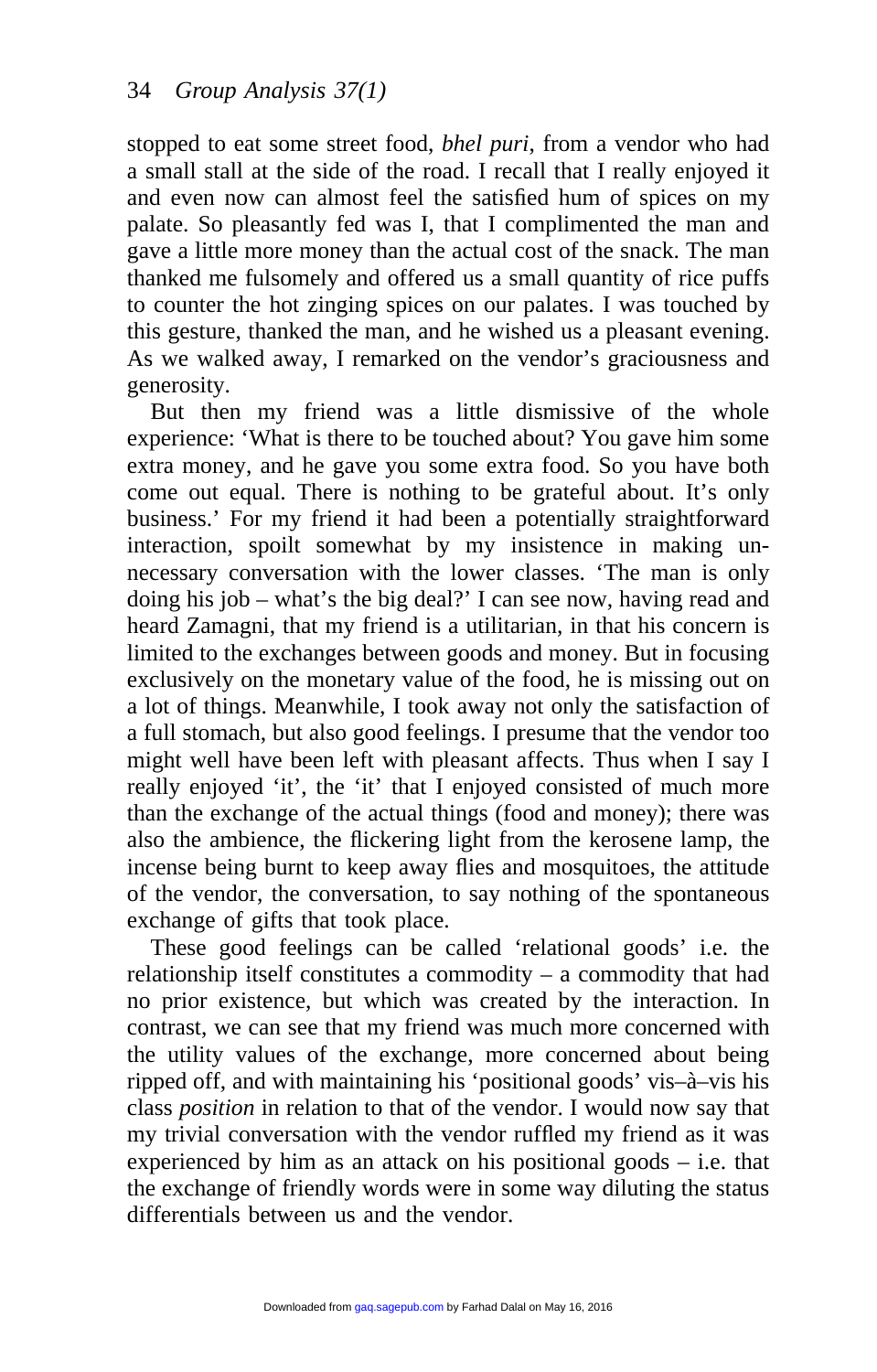We can also see that I am much more likely to go back to that particular stall to eat my *bhel puri*, which I am likely to enjoy in an increasingly convivial atmosphere, and in the language of the economists increasingly accrue relational goods.

Now, whilst this story encapsulates something about positional goods, relational goods, exchange as well as reciprocity, some readers might still feel that the hard fiscal world of interest rates, taxes, stock markets and so on, has little or no relevance to the worlds of psychoanalysis, psychotherapy or group analysis. But if we recall Professor Zamagni's paper we can see that the two are not so distant from each other, because at bottom each is concerned with the same thing: human motivation and the principles of their interaction. Thus economists no less than psychoanalysts are concerned with questions of *why* people do the sorts of things that they do, and *how* they come to do it in the various ways that they do it. Moreover, the disputes and debates in both domains are so similar because they happen to draw on the same ancient philosophical agendas – the great debates about free will and determinism, nature and nurture, individual and group and so on.

And both disciplines have discovered that human motivation is not at all straightforward – we intend one thing and yet strangely, another thing occurs: I say I love you, yet I 'accidentally' kick you; we adjust interest rates to 'tweak' the economy, but it over-heats, burns and crashes putting millions out of work; the managing directors of a company institute structural changes to enhance profits, yet two years later the company goes out of business. Clearly, the road from causes to consequences are not straightforward; something mysterious is going on between our intentions and the outcomes that emerge.

### **Causes**

Famously, Freud addressed this mystery by problematizing the beginnings of the process, the intention itself, the 'cause' as it were. He did this by introducing the notion of the unconscious  $-$  an invisible region containing hidden motivations and desires that disrupt and compromise conscious ones. Meantime, the economic discourse came increasingly to rely on a rational choice model in which humans are conceived of as essentially rational beings whose actions and choices are designed to maximize their self interest. However, some economists simultaneously also came to hold the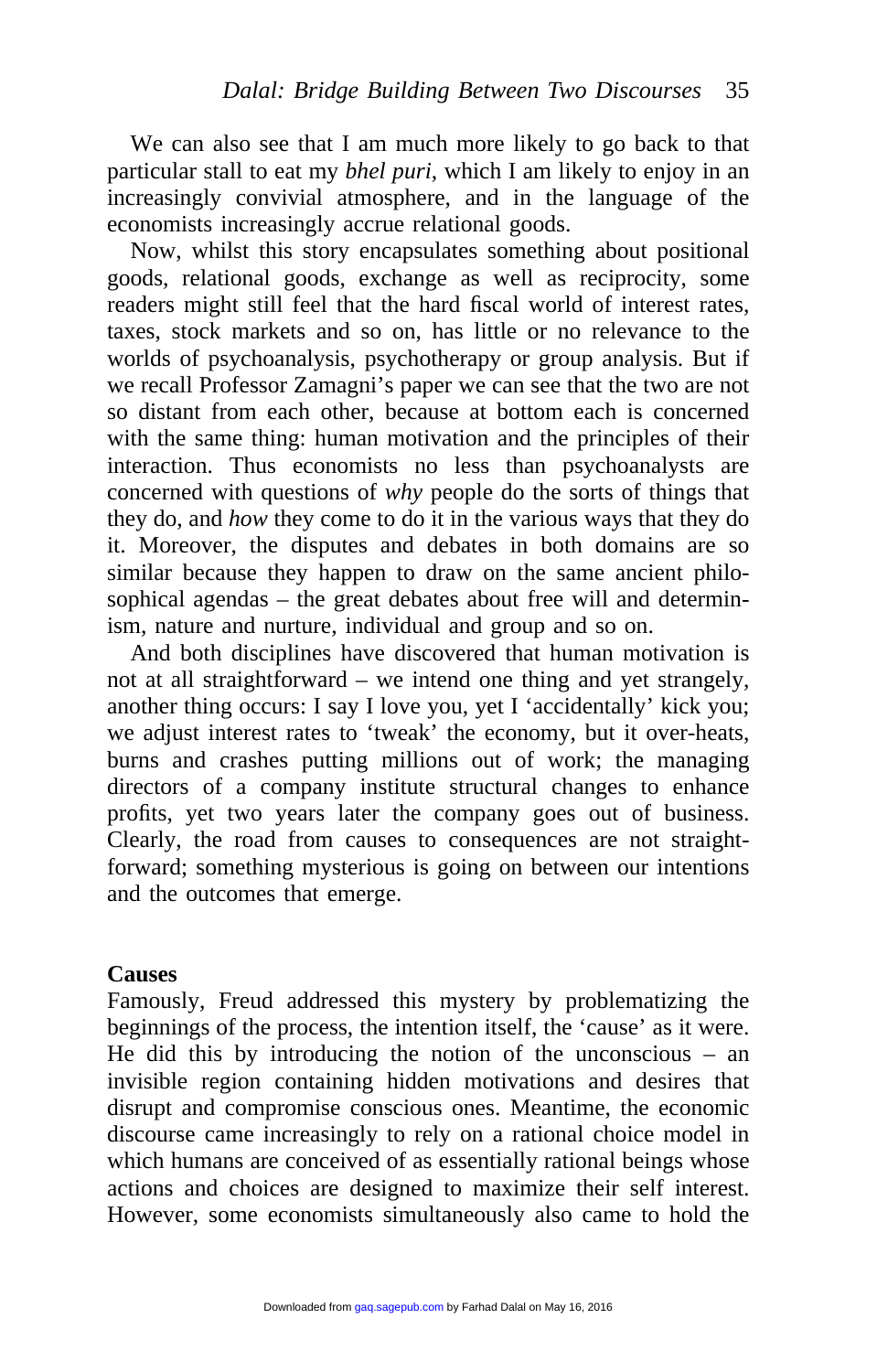contradictory view that humans are ultimately deeply self-centred and profoundly selfish, i.e. irrational and emotional.<sup>1</sup>

Zamagni's work is a cogent critique of this kind of world view. He says this is a 'grotesque vision of human nature . . . [which has] been handed down to us by the traditions of utilitarian jacobinism' (Zamagni, 1999: 217). We can also add that whatever the differences between the two schemas – the psychoanalytic and the economic – they both rely on a model of human beings which is grounded in an individualism.

For most of the 20th century, not only have the disciplines of psychoanalysis and economics suffered under the yoke of an individualism reliant on the atomist philosophies of Liebnitz, Kant, Hume, Hobbes and Descartes, but so has much of group analysis. From within the varieties of individualism generated by these philosophies, the dominant streams of psychoanalysis as well as economics have come to endorse this skewed vision of human nature. It is taken as a self-evident truth that humans have to be coerced into behaving well and if left free they would revert to their nasty selfish natures, as Hobbes would have it. Thus these philosophies and theories have to manufacture explanations of how and why people come, mysteriously it seems, to love, live, work and play together.

In trying to break free of this world view, it seems to me that Zamagni and his colleagues are engaged in a very similar project to the group-analytic one of developing a post-Foulkesian groupanalytic theory.

There is an analogous parallel to be found in the physics of cosmology. We are taught that the Universe is moving inexorably towards increasing chaos and decay – that it is running down in a sense. The measure of this chaos is called entropy which is always on the increase. And whilst this is indeed true at one level, at another it is plainly untrue. Because since the Big Bang, rather than just increasing disorder, we also witness the creation of increasingly ordered entities – from simple atoms to heavy ones, from molecules to stars and planets, and ultimately the generation of networks of living systems, forming increasingly complex organisms. The mistake we tend to make is to think of chaos as the 'natural' state and order as something manufactured and so 'un-natural'. Not only is 'order' as natural as 'disorder' - ultimately both are reductive reifications that are unconsciously generated by the world views we are embedded in.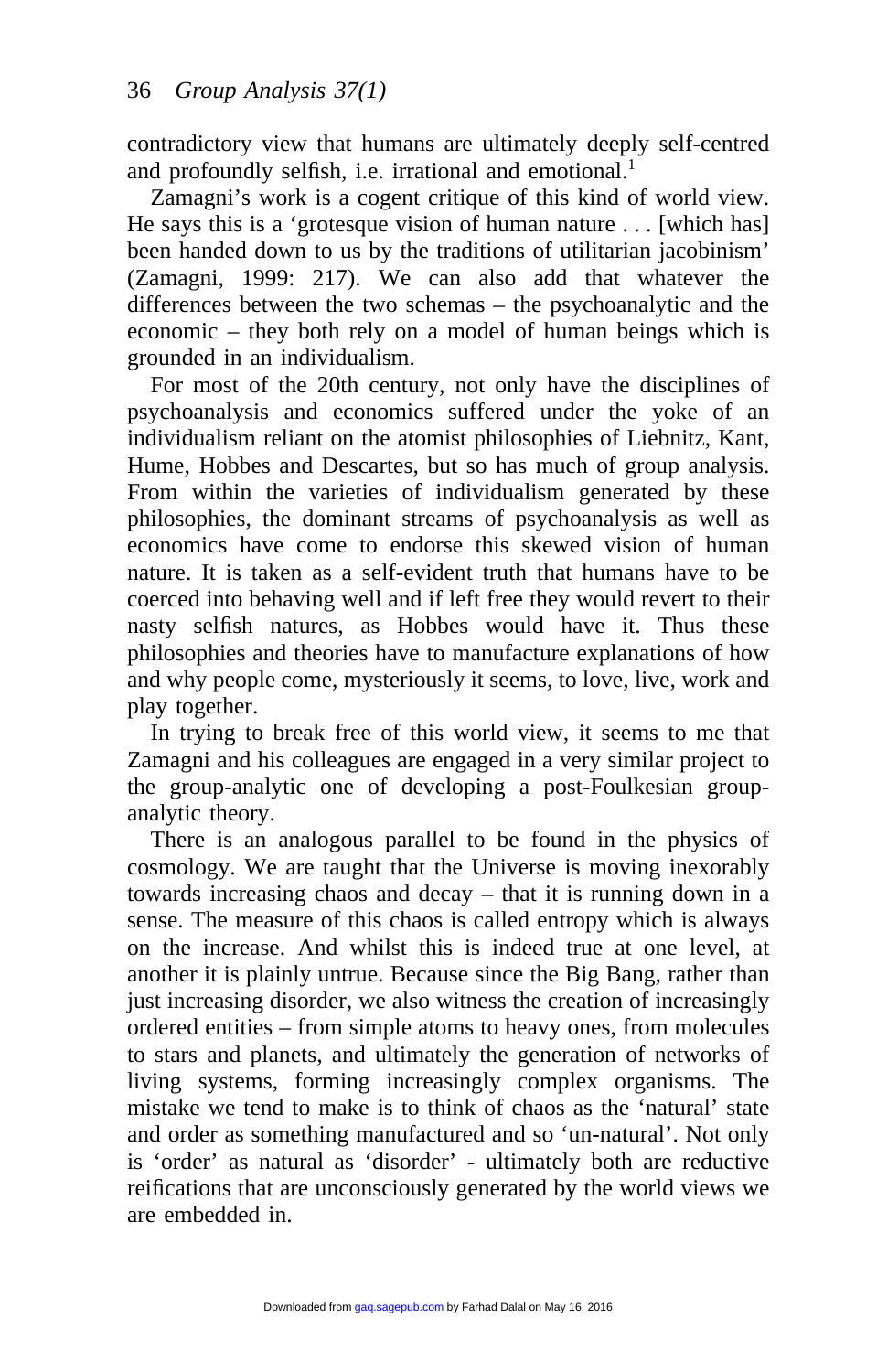#### **Consequences**

If we now ask, why are each of these disciplines (economics and psychology) interested in the science of human motivation, then this question moves our attention from the region of 'causes' to that of 'consequences'. Despite the fact that one discipline studies the human psyche, and the other the economy, ultimately what both seek to do is to effect a change in their objects of study. The intention 'to effect a change' reveals that there is some end result one is hoping for – one has some sort of goal in mind. The question pertinent to this region is: what is the purpose of my activity – either as an economist or a group analyst? And as we will see, there are similar dividing lines to be found within both discourses.

#### *Psychology*

Very broadly, in the world of practical psychology, some would see the ultimate aim to be to work towards an increasing state of psychological health and happiness. In contrast, others would say that the aim is a more limited one of analysing in order to get closer to some idea of truth and objectivity. In other words whilst some seek to effect an actual change, others say that they seek only to observe and describe. At the grossest level of generalization, allow me to call those who seek to effect changes as 'therapists', and those who seek objectivity, let me call in a shorthand 'analysers'. I want to make this distinction in order to be able to bring out the two alternative philosophies of practice that we find in our discipline.

The 'analysers' say of the 'therapists' that even to countenance the intention of change is sheer hubris, saying: 'Who are we to say how someone else should live their lives? On what basis can we say what life choice is right or wrong for someone?' But in the exact moment they make this very valid point, the analysers succumb to the alternative conceit, of assuming that they can take an objective stance of pure observer, uncluttered by other agendas, conscious and unconscious. I use the word conceit, because the position is quite god-like, neutral, above and outside the observed. If we were to press the analysers and ask what is the point of their activity, some might concede that their hope is that when the truth is known then something new, perhaps better, will follow; but they would insist that this territory is beyond the remit of their responsibility.

I, alas, find myself continually succumbing to both sins: not only of thinking in a moment that 'this' rather than 'that' is more helpful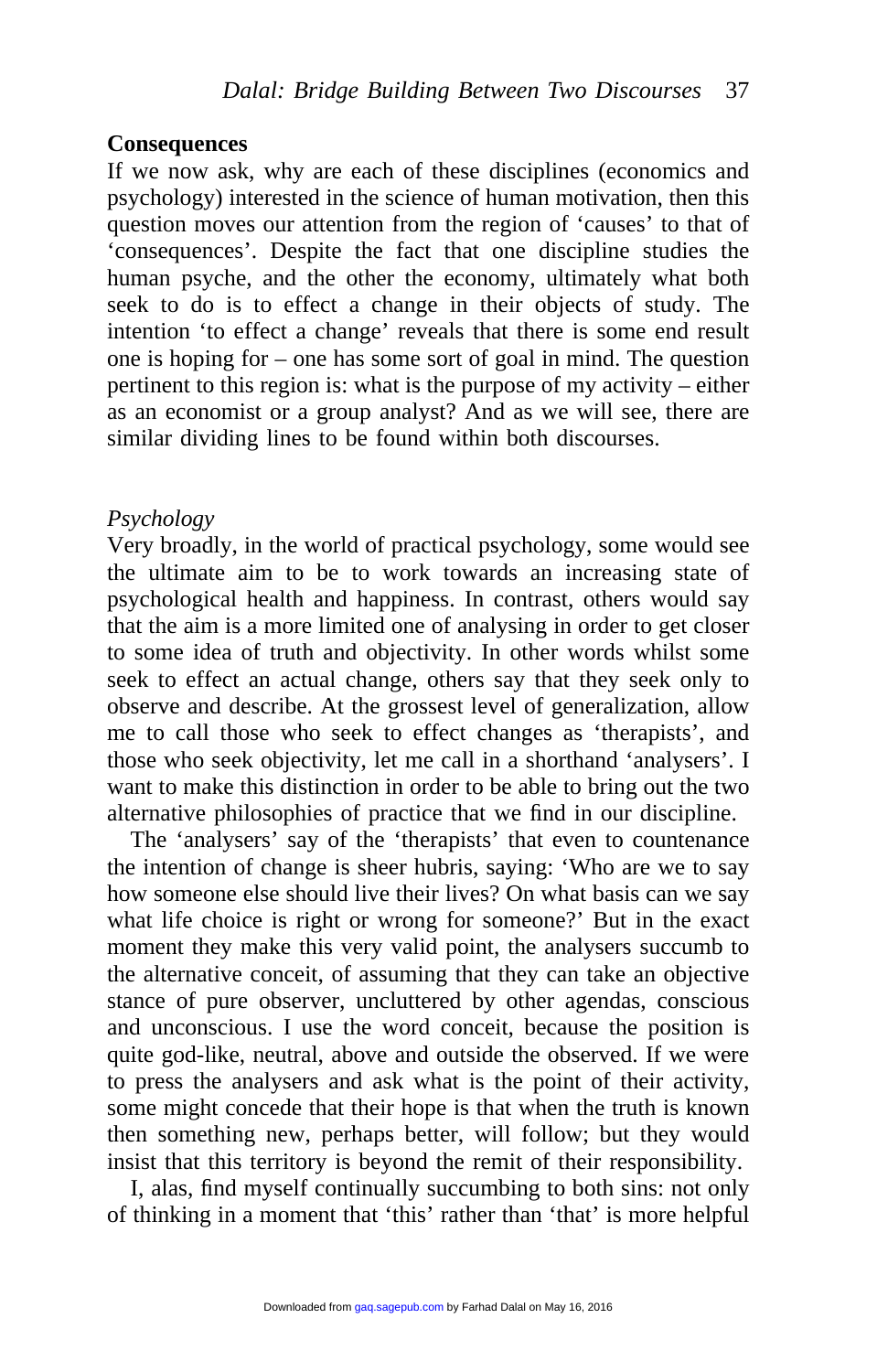to the patient, but also at times of thinking that the patient's view of things is mistaken and mine is not. I would say that I am not alone and that we all of necessity continually succumb to these 'errors', if errors they be, because the very division between observation and activity is intrinsically untenable, precisely because *observation is itself an activity*, moreover an activity that can never be morally neutral. Remember Heisenberg.

#### *Economics*

Whilst there are many similar divisions to be found in economic discourse, I will limit myself to one that Zamagni alludes to – that between happiness and efficiency. Broadly, the division is between those who think about people, and those who think about 'markets'; and even more broadly, this is the division between the micro and the macro. Thus the ultimate intention of some economists is to manipulate economic systems to make them more fiscally 'efficient' and for others the intention is to allow people to be happier. There are two interlinked things here: first, we are faced now with complex questions about which gauges are we to use to measure efficiency or happiness. There are many different types of efficiency as there are of happiness; whilst one kind of efficiency or happiness is valued by some, it is simultaneously condemned by others. The second point is this: there is an implicit assumption that happiness and efficiency are of necessity opposed to each other. (There are links and echoes here with Freud's pleasure and reality principles).

In making these points, I have now arrived at the heart of Zamagni's thesis. He says that market economists have neglected to take into account the fact that 'relationship' is integral to the exchange process. Intrinsic to the market model is the idea of a natural order of things. In this way of thinking one has to let the reification 'nature' take its course. In this Hobbesian universe, analogies are drawn from Darwinist evolutionary theory where the strong are bound to overwhelm the weak, and that if one does anything to counter this so called 'natural' state of affairs, then because one is said to be going against the natural order, misfortune and calamity are bound to follow. We must not tamper with nature. Zamagni challenges this ethos, saying 'the most detrimental effect of the self-interest doctrine [is that] . . . it lead[s] us to believe that behaviours inspired by aims other than self interest are conducive to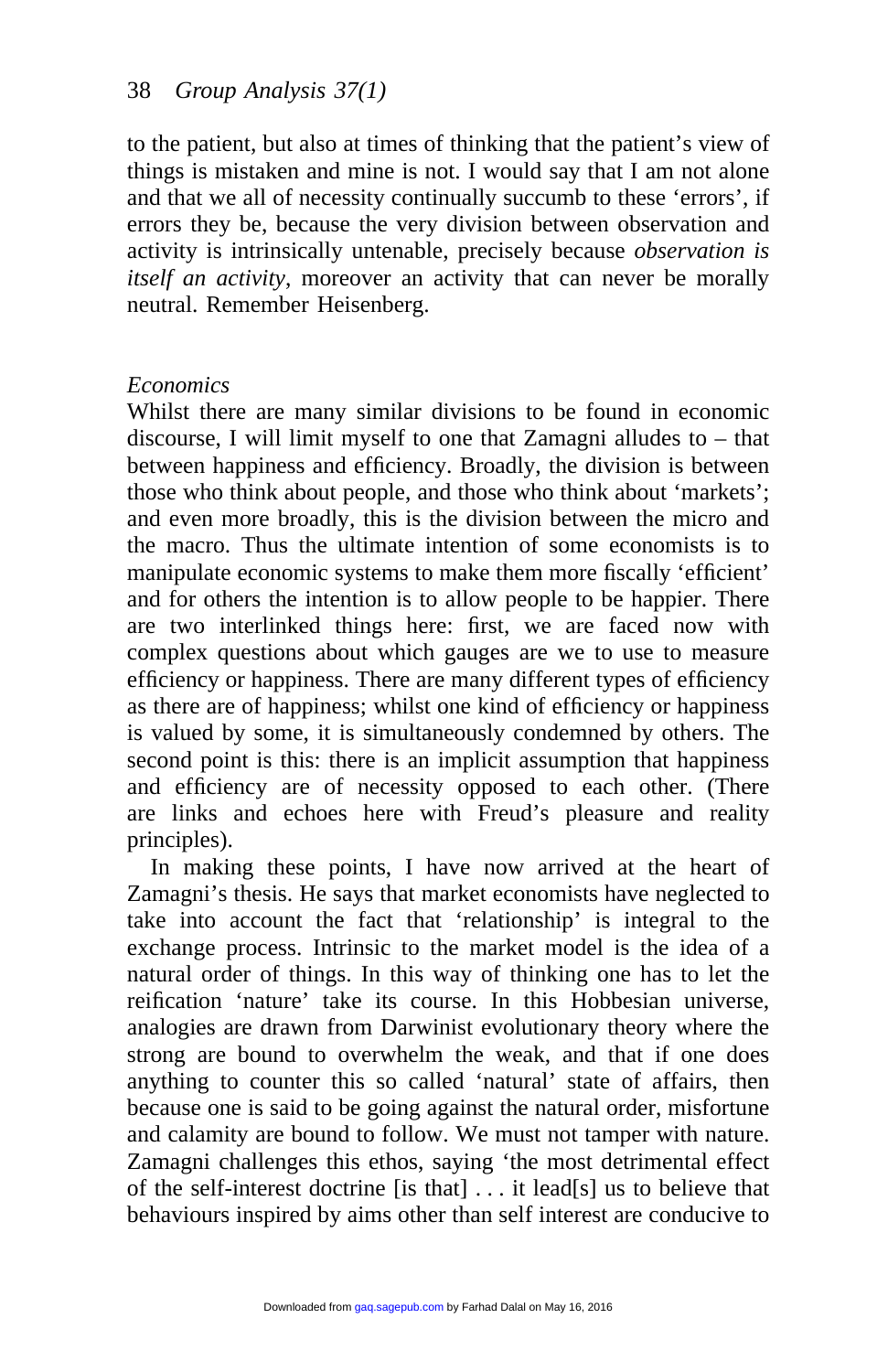economic disaster' (1999: 223). We have our own version of this in the psychotherapy world, where some read all events almost exclusively in terms of envy, hostility, the death instinct and so on, with the prospect of validation and warmth from the therapist being thought of as seduction, capitulation or serious errors of professional judgement.

#### *The nature of the relationship*

But now, as group analysts we might say to Zamagni: 'Big deal, so what's new?' We knew about the importance of relationship all along. That's been our job for over fifty years – attending to the relationship'.

Well this is true in a sense – we could say we were here first – but what has been the nature of the relationship that we have been attending to? There are two things here.

First, in the main our discipline teaches us to focus on a version of relationship which consists primarily of the exchange of thoughts and affects between biological entities like mother and infant – entities that float in a sociological and ideological vacuum. Zamagni makes exactly the same criticism regarding the idea of the 'market'. He strongly asserts that it is a mistake to think of the market as consisting of 'an allocation mechanism that can be studied *in vacuo* disregarding the kind of society surrounding it' (1999: 217).

Second, it is also the case that one's theory informs the kind of relationship one thinks one is engaging in. I would say of some contemporary but orthodox practitioners, that whilst they talk of the transference and countertransference, they do not actually give any weight to the relationship *per se*. To be more precise the relationship that the patient experiences with the analyst is said to be a projection by the patient and not to do with the *actual* analyst. It is a one-way street. The analyst is said to be neutral, noninterfering, merely observing and commenting on the patient and the patient's material. In this view there is little acknowledgement of the analyst actually co-creating what emerges in the clinical session. However, we actually live on a two-way street: for example, it is well known that if mothers keep their faces immobile for any length of time and not respond to their infants' attempts to communicate with gesture and eye contact, the infant gets very distressed and eventually gives up and collapses into a kind of depression. What this shows is that as human beings we are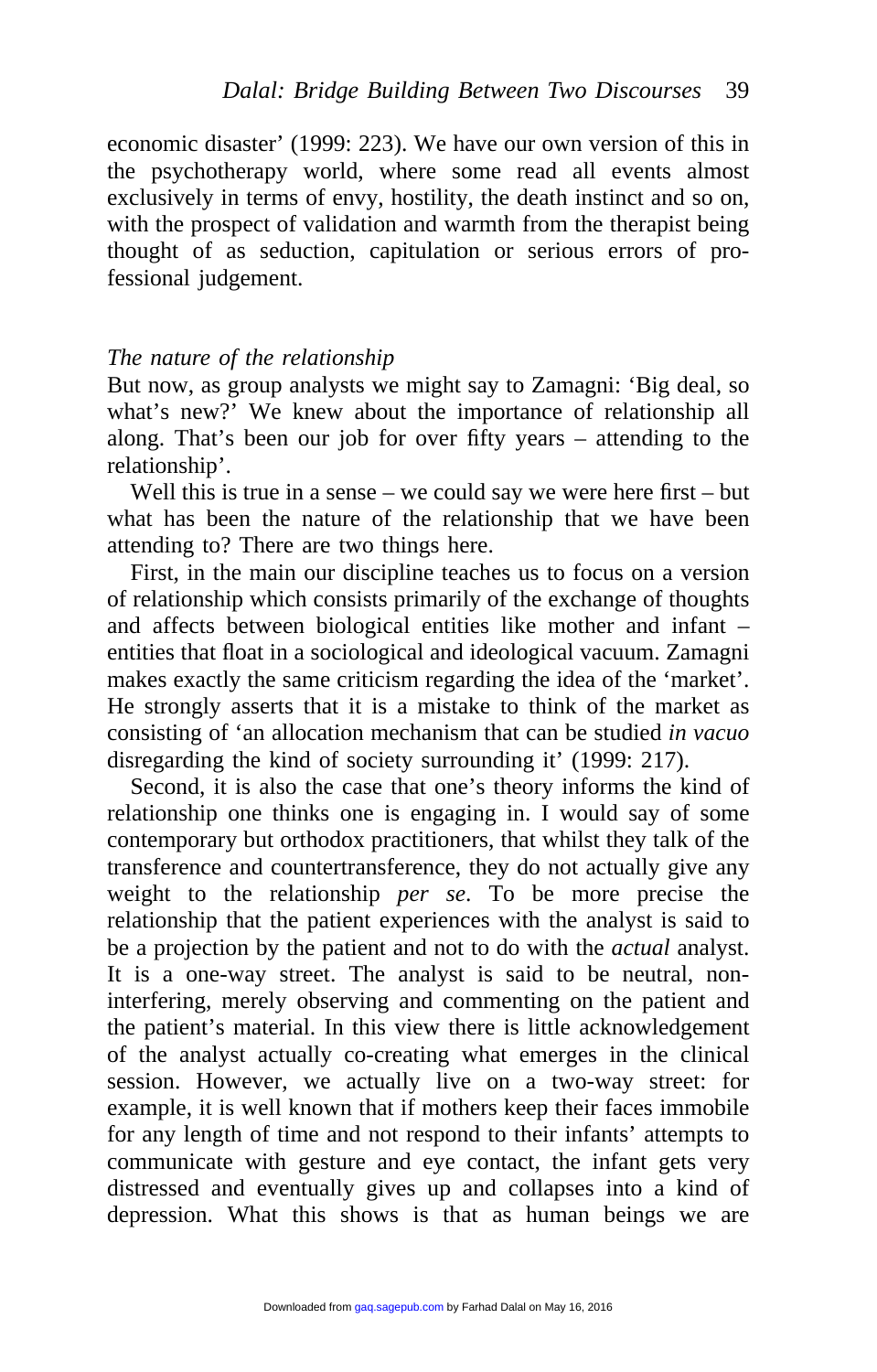'designed' from the first to relate, and when the person we are faced with does not respond then we inevitably get anxious and agitated. Thus a group of patients faced with a silent analyst with an immobile face are very likely to feel edgy. The mistaken analysis that inevitably follows is one in which says that this 'edginess' is something 'in' the patient or 'in' the group coming out, and all the analyst is doing is witnessing it. One could even say that this kind of analyst is not unlike the market economists: relying on his positional goods and dismissing the pertinence of relational goods.

The counter idea that is increasingly taking hold in economics as well as in the psychological sciences is that it is never possible to be outside relationship, and the act of observing and commenting on a relationship constitutes, in itself, a transforming contribution to that relationship, thus there is no neutral observer and there can be no pure analyst. It is this circular, recursive relationship between cause and effect, with one feeding into and changing the other, that causes our outcomes to be so different from our expectations.

In psychoanalysis the schools of intersubjectivity are beginning to develop theories and forms of practice that take account of structural complexities. And although I won't go into it here, the complexity sciences have much to say on this matter (Stacey et. al., 2000).

#### **Some questions for Zamagni**

I will now use these arguments to engage a little more directly with some of the ideas that Zamagni has put forward. In particular I would like to interrogate the distinction between relational and positional goods.

The relational perspective means that things can never be separated out from each other in actuality. However, we can abstract things – that is separate them – in our minds. Norbert Elias calls this 'process reduction'. And although this is a very powerful method of scientific inquiry, Elias tells us that we tend to forget that the separation only exists at the level of mental abstraction and not in actual fact. (The notions of order and disorder are two such categories.) When we reduce processes to abstracted states, we mistakenly imagine that the abstracted elements have an autonomous existence with no necessity for the presence of the other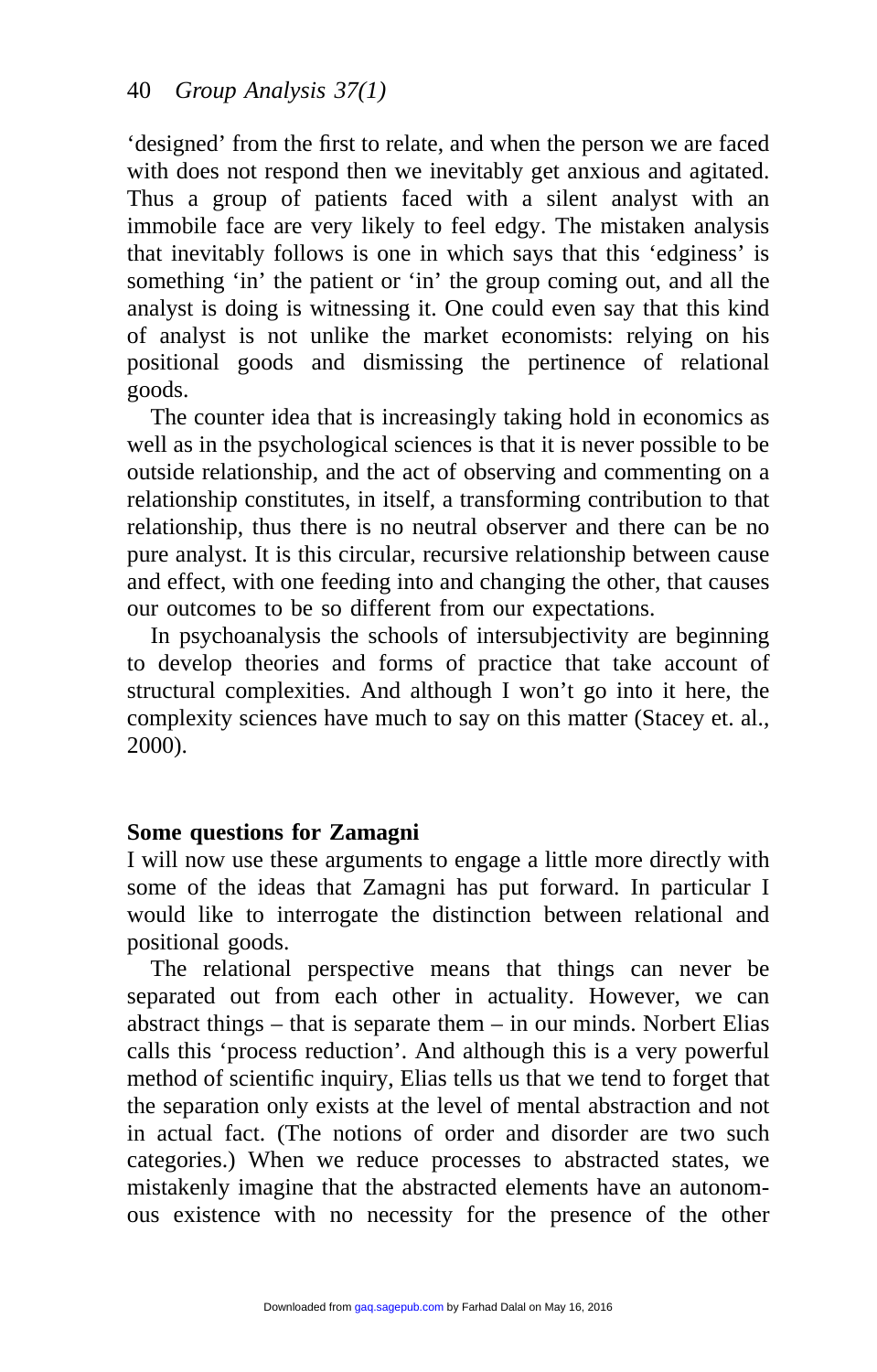abstracted elements; and further we imagine that the abstracted elements are in opposition and conflict with each other.

As I understand it, positional goods are things we enjoy because of the position it gives us in relation to others, or in another reading: goods we can enjoy by virtue of the position we inhabit vis- $\hat{a}$ -vis others. Zamagni says that positional goods are 'goods that confer utility for the status they create'. Ownership of a Ferrari is only possible if one occupies a certain economic position, and the fact of ownership further enhances the positional status of the owner relative to others. So it seems that the wish for positional goods encourage a distancing and fragmenting process in societies, whilst relational goods work towards bringing people closer together.

When it is put like this then we can see that we are not so far from the psychoanalytic division libido and aggression here. Remember libido draws people together and aggression fragments. Similarly, relational goods bring people together and positional goods drive them apart. Thus we might say that the difference between positional and relational goods is one of 'direction' – towards or away – and not a difference of 'type'. It is also the case that the very idea of position relies on *a relation* to other positions. Or to put it another way, relationship is constituted by two or more things being positioned relative to each other: one has to occupy a position to a thing in order to relate to that thing. Thus what I am suggesting is that positional goods are in fact constituted by relational goods – albeit the sorts of relations one might not necessarily desire. As David Glynn pointed out to me, competition and co-operation are both forms of *social relation*. Presumably not just good feelings but bad feelings are also relational goods – goods we don't want to be sure – but ones that we are obliged to go away with nonetheless.

The other point I would like to make is to do with the notion of altruism – and particularly the idea of pure altruism. Moral philosophies reliant on the Hobbesian model of human nature argue that there is no such thing as altruism. It is argued that when we do something apparently generous – say giving money to a beggar that one will never see again – then behind this apparent generosity there is a self-serving aggrandisement. It is argued that because in the doing of it I end up feeling good and noble, therefore the apparent generous act is self-serving, in that I have done the deed ultimately to make myself feel good; it seems we have been caught out. The idea of a pure altruism is one where one does something for another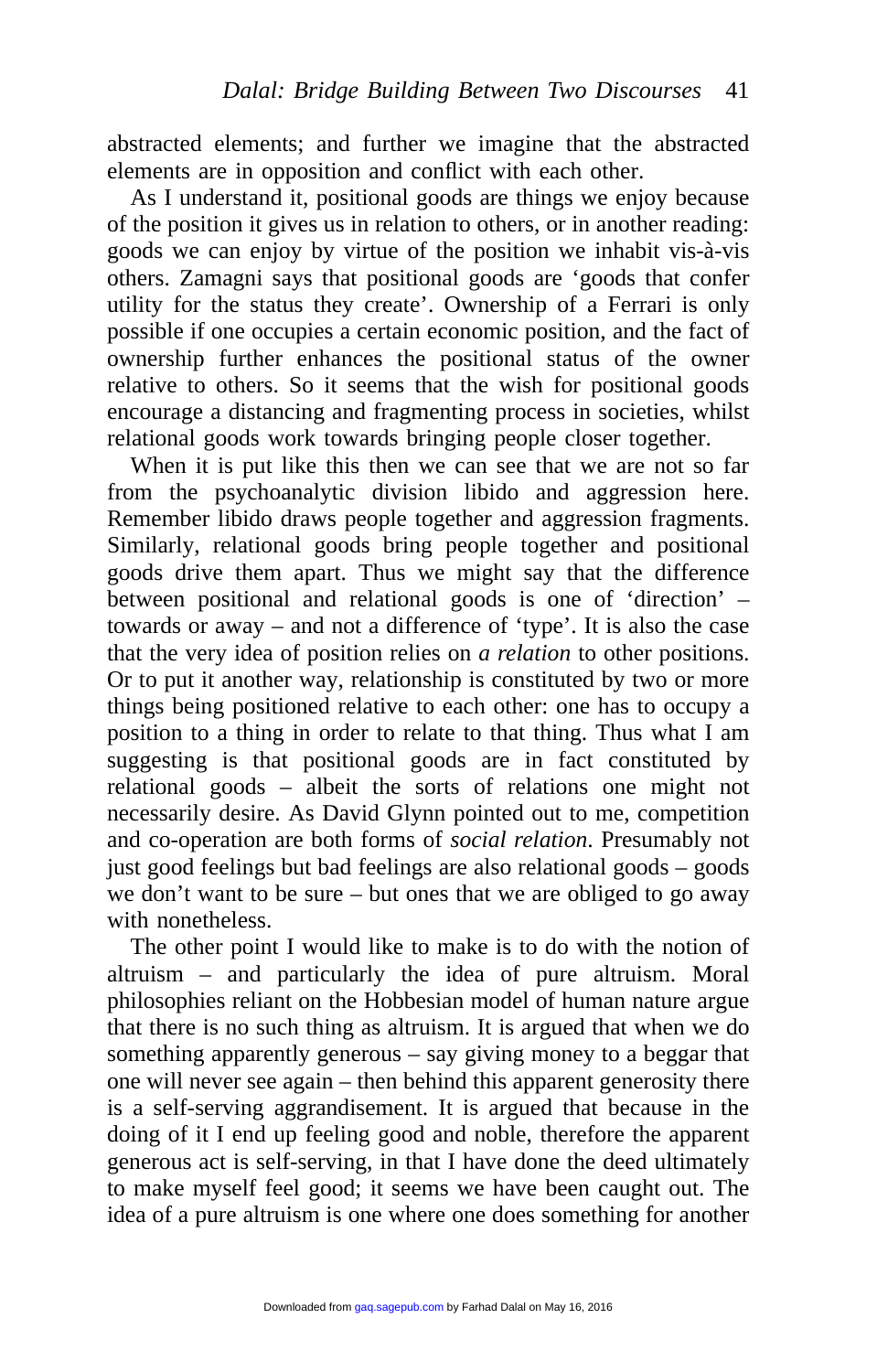and one gets absolutely nothing in return. But what this would require is for there to be no connection between the giver and the receiver – and this is a psychological and physiological impossibility. Altruism is first and last relational. There can be no such thing as a pure altruism. The fact that we might feel good because of having done good is nothing to be ashamed about, in fact it must be what encourages us to do good things. Surely what we are witnessing is a version of Freud's pleasure principle in action – but reversed, in that here it is not so self-centred.

This version of altruism brings us back to the circularity in which the act of giving is simultaneously an act of receiving. In the world of economics, this way of thinking means that it is no longer possible to neatly divide consumers from producers. As Zamagni says 'it is impossible nowadays to determine *a priori* which activities are means and which are ends' (1999: 230).

In the world of psychoanalysis, this way of thinking also problematizes the distinction between observer and observed in renditions of clinical events. In the world of group analysis, when one person is speaking then they think that they are 'taking' the group's time; but as they speak they also give, and as others listen they also take. What the discussion on altruism shows is that even as one gives one simultaneously receives, and that this is inevitable because of the relational nature of existence.

#### **Elias**

The radical theory of group analysis would concur with Zamagni's view that the micro and the macro are part of the same process and that relationship and society impact deeply on the exchange mechanisms, but would put it slightly differently. Radical group theory would say that all aspects of the exchange mechanisms and their agents are actually constituted at the deepest of levels by what Foulkes has called the social unconscious.

If we are looking for a bridge between psychology and economics, if we are looking for a key to 'the emergence of relational goods in society, mind and brain' as the subtitle of the Bologna conference stated, then Norbert Elias is our man. Elias is usually described as a sociologist, but the depth and scope of his work and insight are such that he could equally be called a philosopher, an anthropologist, a psychologist, a historian as well as an economist.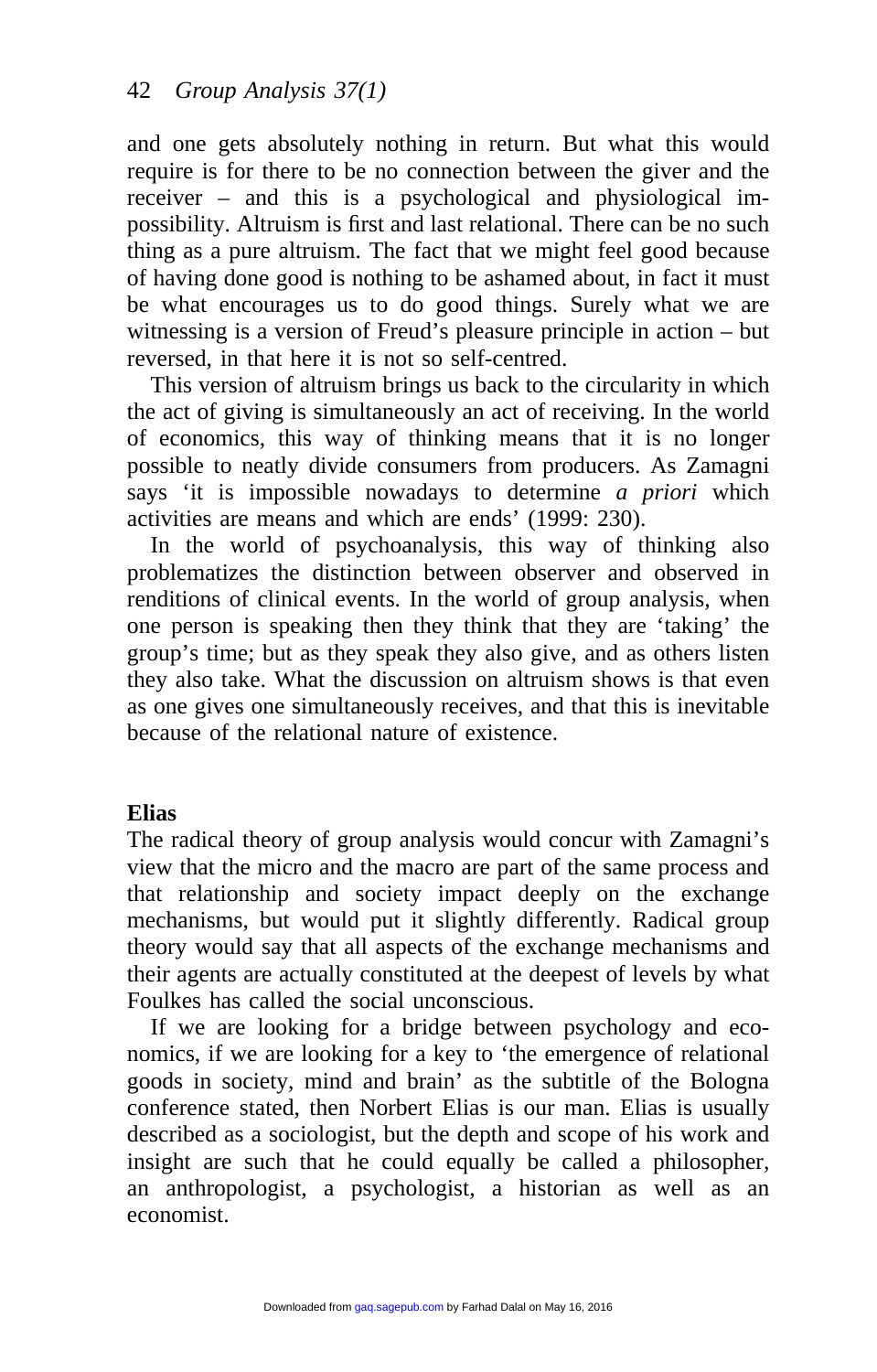If you have not read Elias's work, then I urge you to do so. Elias shows that the transformations in exchange mechanisms (from a barter economy to a money economy), the changing power of relationships between the rulers and the ruled, the changes of the rules of daily life, the shifts in the structures and forms of government, and the changes in the actual structures of psyches were all part of larger psychogenetic and sociogenetic processes that were eventually to generate the idea of Europe. It is this grand vision that makes Elias's analysis so potent for the themes of this conference.

I cannot do any justice to Elias here, so I will briefly mention just one strand which he calls 'chains of interdependence'. He says that in the time of barter economy – the Dark and early Middle Ages – the chains of interaction and exchange are short – confined as they are to others in the vicinity. Once the chains of interaction start to lengthen, then this requires the advent of money, and this in turn allows the chains to lengthen even further. Elias says that the chains of interdependence between people get longer, and society becomes more complex with tasks and functions becoming specialized. Once this happens, the logic of the situation demands that people increasingly constrain their passions, because their lives and livelihoods are increasingly dependent on others. The formula is: the longer the chains, the greater the interdependence, the greater the constraints. Quite literally, the length of the chains inculcate 'the habituation to foresight' (Elias, 1994: 462). Quite simply, people need to look further ahead. These shifts constitute actual changes to the structure of the psyche as it stays in step with evolving norms and social structures. Although there are some problems with this model, one can see that what it espouses is a very different relationship between the individual and society – not one where they are inevitably at war with each other – but one in which they are aspects of the same process.

#### **Conclusion**

Freud used the term *economy* to describe the quantity, 'circulation and distribution of . . . instinctual energy' (Laplance and Pontalis, 1988:127) in the psyche. When this notion is mapped on to that of the idea of a group, then we can say that the 'economy of the group' consists of the sum of transactions that take place inside the group, and across its borders. However, if one takes up a radical version of